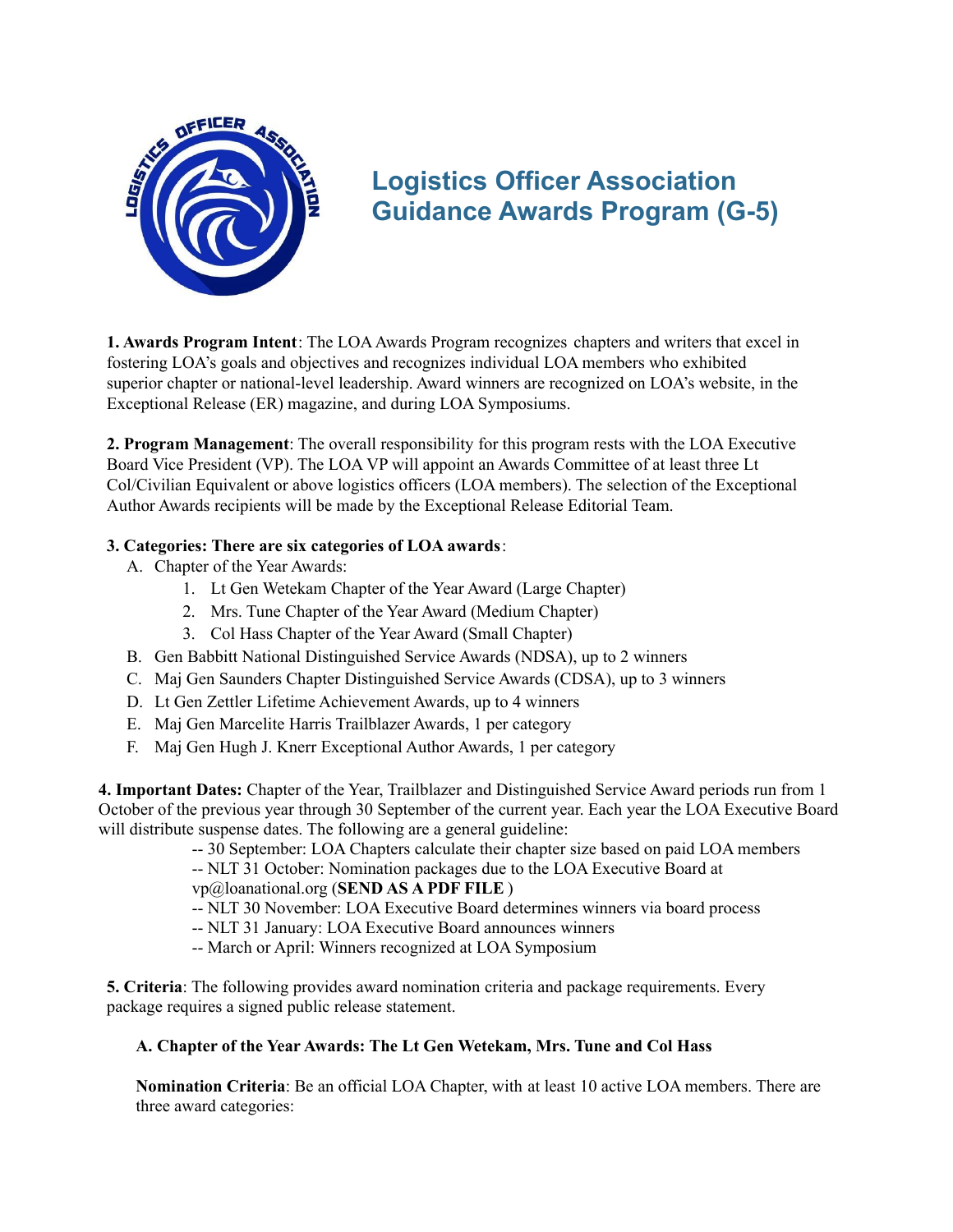Lt Gen Donald J. Wetekam (Large Category; 51 or more LOA members) Mrs. Deb K. Tune (Medium Category; 21-50 LOA members) Col James L. Hass (Small Category; 10 to 20 LOA members)

The LOA Membership Officer will validate each chapter's paid LOA membership numbers as of 30 September of the current year.

**Package Requirements**: Nomination packages will use AF Form 1206, bullet format (or an equal word document), with 15-lines maximum (not including category headers). Use the following categories:

-- Support of LOA Objectives (10 lines). Describe chapter accomplishments that supported LOA's goals and objectives.

-- Innovative Programs (3 lines). Describe innovative programs supporting the membership, such as mentorship, exchange programs, tours/trips, etc.

-- Community Support (2 lines). Describe chapter community support during the award period, including civilian community, base support, etc.

## **B. Gen Babbitt National Distinguished Service Award (NDSA):**

**Nomination Criteria**: The General George T. Babbitt NDSA recognizes up to two LOA members who made the greatest contributions toward furthering LOA's goals and objectives during the past year. Each active LOA Chapter President (or chapter senior advisor) may nominate a chapter member. The LOA Executive Board may nominate two additional members.

**Package Requirements**: Nomination packages will use AF Form 1206, bullet format (or an equal word document), with 15-lines maximum (not including category headers). Use the following categories:

-- Contributions to LOA's Goals and Objectives (12 lines). Describe the person's significant contributions toward furthering LOA during the award period.

-- Innovative Ideas (3 lines). Describe the person's innovative ideas that contributed to LOA's goals and objectives during the award period.

#### **C. Maj Gen Saunders Chapter Distinguished Service Award (CDSA):**

**Nomination Criteria**: The Maj Gen Mary L. Saunders CDSA recognizes up to three LOA members who made the greatest contributions in support of their local LOA Chapter activities. Each LOA Chapter President (or chapter senior advisor) may nominate a chapter member. The LOA Executive Board may nominate two additional members.

**Package Requirements**: Nomination packages will use AF Form 1206, bullet format (or an equal word document), with 15-lines maximum (not including category headers). Use the following categories:

-- Contributions to Chapter Goals and Objectives (12 lines). Describe the person's significant local Chapter contributions during the award period.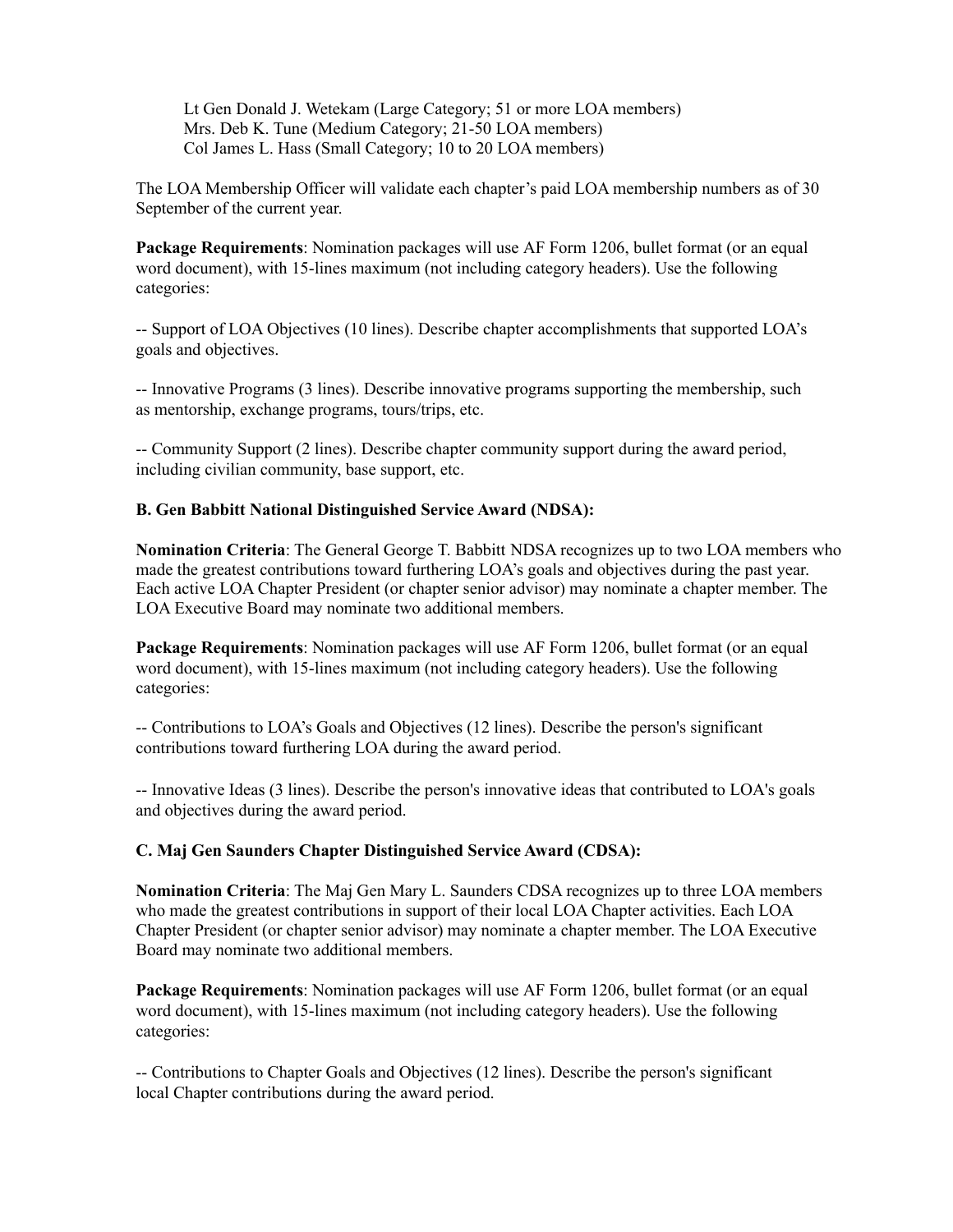-- Innovative Ideas (3 lines). Describe the person's innovative ideas contributing to the support, mentorship, and growth of Chapter membership during the award period.

## **D. Lt Gen Zettler Lifetime Achievement Award:**

**Nomination Criteria**: Demonstrated sustained superior leadership in service to LOA. Nominees will have at least 20 years of service in a logistics related career and at least 10 years of LOA membership. Each LOA Chapter and LOA Executive Board member may submit a nominee.

**Package Requirements**: The only requirement is an official biography of the nominee and the nominator's reasons for the nomination. The scope is their entire LOA involvement.

#### **E. Maj Gen Marcelite Harris Trailblazer Award:**

**Nomination Criteria:** Any individual or team from military, government, civilian, academic, or industry that has developed an innovative idea or solution within or supporting the Air Force Logistics enterprise. Illustrate the nomination's "trailblazing character" by describing how the innovation improved or benefited an aspect of the Logistics enterprise. Innovative ideas and solutions can be from any sector or category and include (not all inclusive): maintenance, deployment, distribution, transportation, life-cycle logistics, retail or wholesale supply chain management, sustainment planning and delivery/execution, information technology, cyber security, systems research and development, systems testing, resource planning and investment as well as government policy and corporate governance.

#### **Package Requirements: Each nomination package must contain the following information:**

-- Complete resume/curriculum vitae or a career summary of the nominee (Individual or Team) – **two pages maximum**; with Individual or Team Photo

-- Category of Award:

- --- Military/Government Individual or Team
- --- Academic Individual or Team
- --- Industry: Small Business Individual or Team
- --- Industry: Mid to Large Individual or Team

-- A cover letter (1) identifying the award category and (2) description of the innovative solution, or idea, as it relates to the nomination criteria in **500 words or less** (please refer to the preceding Nomination Criteria for details)

-- Photo of the innovative solution or idea, or diagram, if applicable

-- Nomination package must be unclassified and cleared for public release

-- Nominators must include a Public Release Statement, so LOA can publish an abstract of each winner in a LOA Press Release, article in the Exceptional Release, and during the annual Logistics symposium. If a team award, all team members must sign and agree to Public Release.

While completeness and accuracy are important, nomination packages submitted should be as concise as possible. Nominees may be self-submitted or sponsored by any individual or group of members and any AF logistics organizations, industry partners or LOA chapter.

### **F. The Major General Hugh J. Knerr Exceptional Author Award:**

**Nomination Criteria:** The Exceptional Writer Award is awarded to the author(s) of the best article published in the Exceptional Release during a calendar year. The winners are selected by the Exceptional Release editorial team for each of the following categories: Field Grade Officer, Company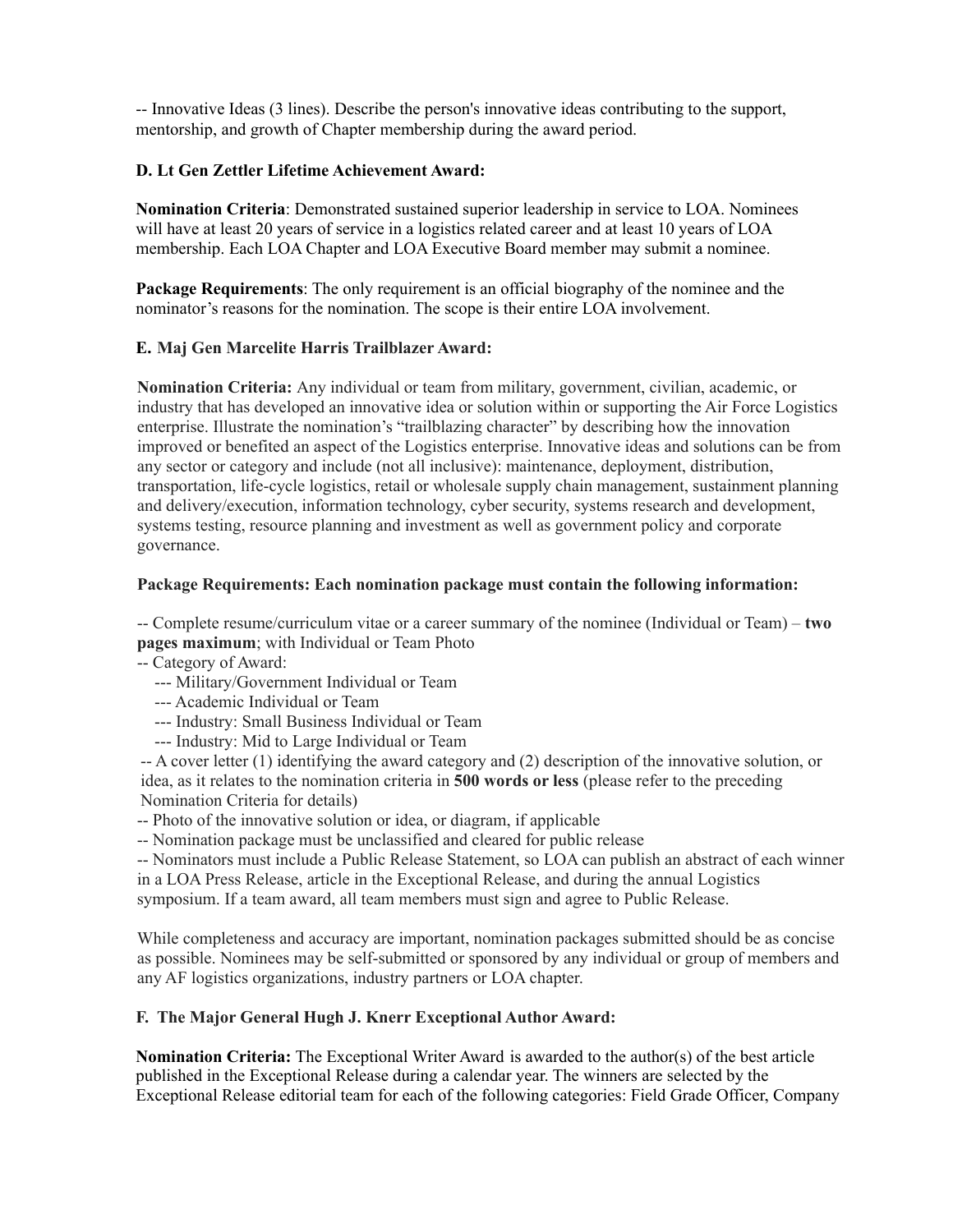Grade Officer, Enlisted, and both Industry and DoD civilians (with Honorable Mentions made at the discretion of the Exceptional Release Editor).

**Package Requirements:** Article published in the Exceptional Release during the applicable calendar year.

**//Signed// JASON KALIN President, Logistics Officer Association**

**Approved by the Executive Board, May 2022**

**Note:** *Chapter LOA membership and National Membership are not synonymous. This awards program is* applicable to those that have paid National level LOA dues as of 30 Sept. Chapters may have their own *recognition programs as applicable.*